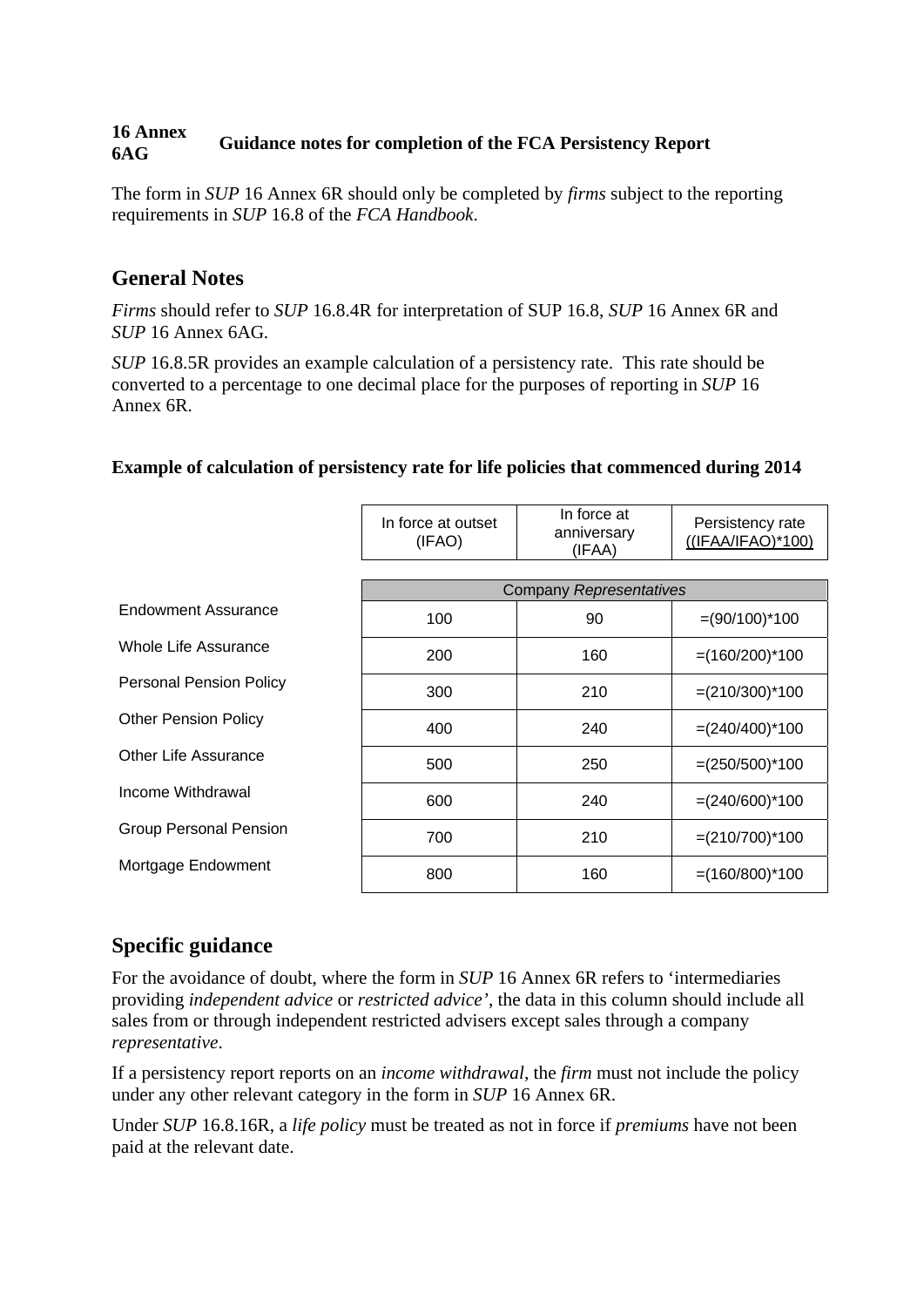# **Data elements**

These are referred to by row first, then by column, so data element 2A will be row 2 and column A.

# **Life Policies**

## **1A Do you wish to report a nil return for life policies?**

*Firms* should select 'Yes' if the *firm* meets the conditions under *SUP* 16.8.14R(1) and/or (2)

#### **Regular Premium**

| $2A - 33C$ ,    | For each of the following products and distribution channels                                                                              |
|-----------------|-------------------------------------------------------------------------------------------------------------------------------------------|
| $66A - 97C$ ,   | please provide the following details:                                                                                                     |
| $130A - 161C$ , | <i>Firms</i> should provide details of the number of relevant regular<br>premium products in force at outset, in force at anniversary and |
| $194A - 225C$   | the calculated persistency rate according to the formula detailed<br>in the earlier example.                                              |

## **Single Premium**

| $34A - 65C$ ,   | For each of the following products and distribution channels                                                                             |
|-----------------|------------------------------------------------------------------------------------------------------------------------------------------|
| $98A - 129C$ ,  | please provide the following details:                                                                                                    |
| $162A - 193C$ , | <i>Firms</i> should provide details of the number of relevant single<br>premium products in force at outset, in force at anniversary and |
| $226A - 257C$   | the calculated persistency rate according to the formula detailed                                                                        |
|                 | in the earlier example.                                                                                                                  |

# **Stakeholder Pensions**

| 258A | Do you wish to report a nil return for stakeholder pensions?                                      |
|------|---------------------------------------------------------------------------------------------------|
|      | <i>Firms</i> should select 'Yes' if the <i>firm</i> meets the conditions under<br>SUP 16.8.14R(2) |

### **Regular Premium**

| $259A - 266C$ , | For each of the following products and distribution channels                                                                               |
|-----------------|--------------------------------------------------------------------------------------------------------------------------------------------|
| $275A - 282C$ , | please provide the following details:                                                                                                      |
| $291A - 298C$ , | <i>Firms</i> should provide details of the number of relevant regular<br>premium stakeholder pension products in force at outset, in force |
| $307A - 314C$   | at anniversary and the calculated persistency rate according to the                                                                        |